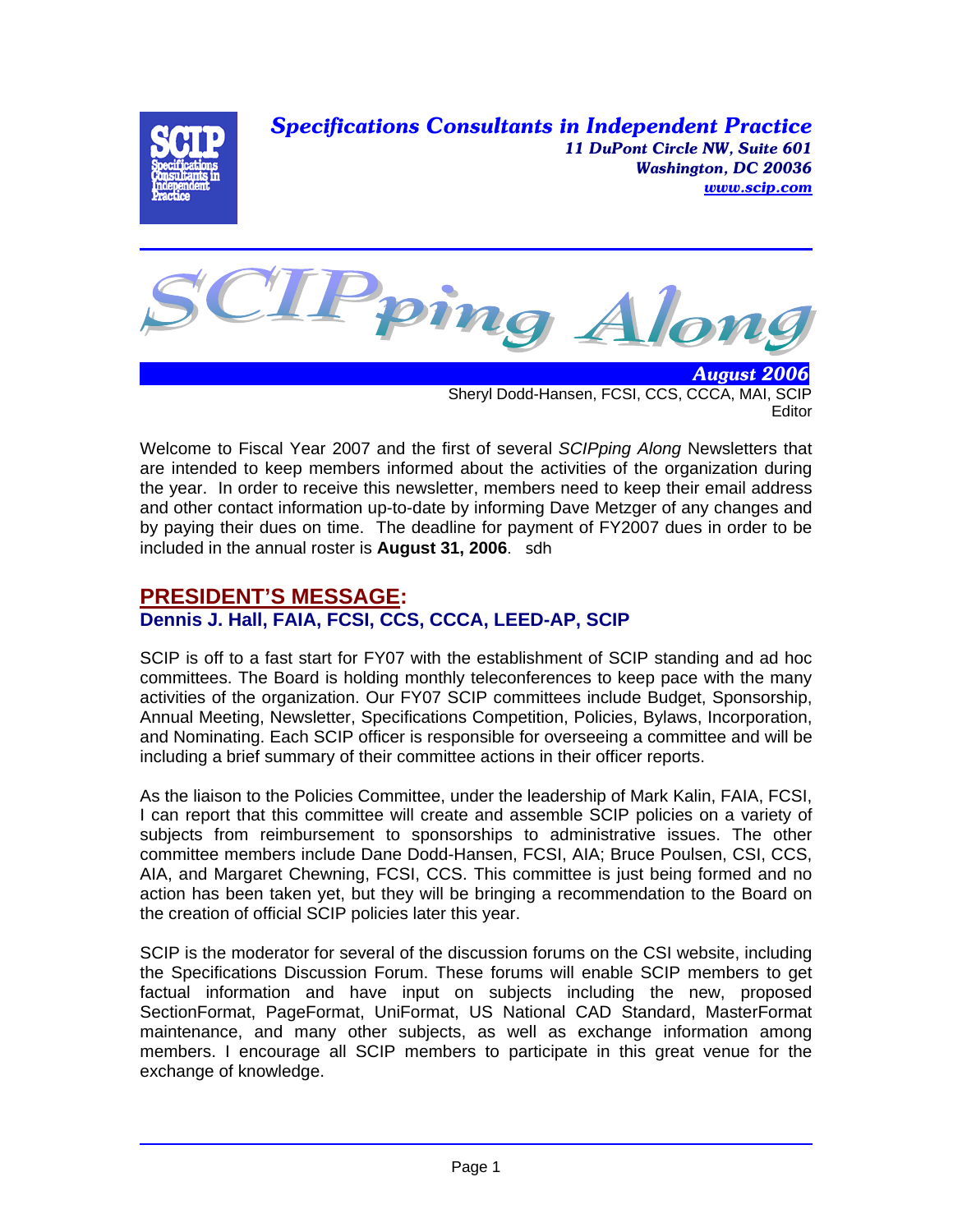2007 will mark the 40th anniversary of independent specifiers gathering to discuss issues surrounding the practice of specifications consulting. Next June, in Baltimore, SCIP will again conduct our annual meeting at the CSI Convention and Show. Expect some special activities for this celebration of 40 years of SCIP.

A lot has changed over the last 40 years and SCIP needs to change with the times. The Board is dedicated to working hard to help drive business opportunities, education, and fellowship to our members. We are becoming more inclusive, creating working committees with both member and affiliate participation but still recognizing that we are an organization of independent specifications consultants with unique issues that distinguish us from firm specifiers.

Who needs SCIP? If you have more work than you can do, possess all construction, technical, and project delivery knowledge, have no desire to share your knowledge or improve the profession of preparing written construction documents, and don't need a network of highly skilled professionals you can rely on for assistance and support, you probably don't need SCIP. But for the rest of us, SCIP is an organization that is trying to make a difference and work for the good of our members and the profession.

Thank you for your support of your Board and please let us know how we may better serve you.

# **VICE PRESIDENT'S REPORT Robert Johnson, RA, FCSI, CCS, CCCA, SCIP**

SCIP is considering the establishment of a specifications-related competition. One idea that has been proposed is to sponsor a competition among manufacturers to evaluate the conformance of manufacturer provided guide specifications and suggested details to comply with CSI formats and recommendations. This would include consideration for conformance with the Project Resource Manual, MasterFormat, SectionFormat, PageFormat, and the National CAD Standard. It could also evaluate the coordination of the guide specifications with the details in terms of coordination of terminology and distribution of information. The purpose of the competition would be to encourage the improvement in the quality of guide specifications and suggested details available from manufacturers.

Do you think this is a good idea? Do you have some ideas of how best to do it? Do you have some ideas on how to improve the concept? Do you have some other ideas for a specifications related competition? Your comments would be most welcome. We are also looking for some volunteers who would be interested in serving on a specifications competition committee. Please contact me at RWJ@JandJConsultants.com

#### **VICE PRESIDENT'S REPORT David Lorenzini, RA, FCSI, CCS, SCIP**

The SCIP Member Directory is now directly accessible from the home page, as a result of a poll taken at the annual meeting in Las Vegas. Plans are underway to convert the listing into a database format to allow more functionality.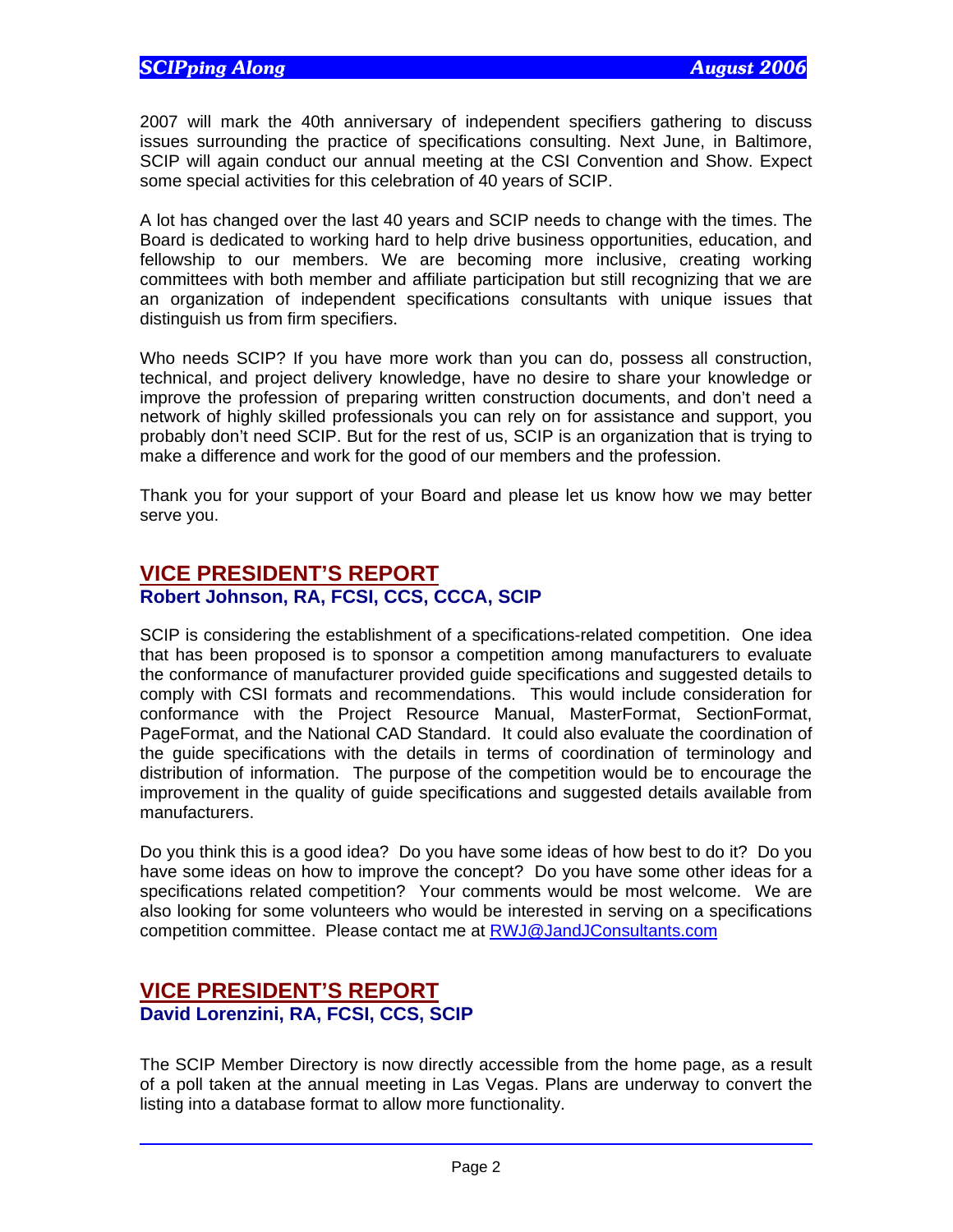New officers have taken office since the last report, and their names have been updated on the web site. We also have a photo taken at the Las Vegas planning meeting.

There have been several requests to "buy" ads on the SCIP web site. Current policy is to display firms who have sponsored our activities at the annual meeting and supported SCIP in special events. A study of an overall sponsorship policy may change this approach.

Ralph Liebing continues to submit articles of unique interest to specifiers. Five articles were submitted in June 2006 alone. Two more for August have just been added.

Help is still needed to fill some of the empty pages planned for the redesigned web site. If you have any ideas for making it more useful, send your comments to webmaster@scip.com.

### **TREASURER'S REPORT & MEMBERSHIP INFORMATION David Metzger, FAIA, FCSI, CDT, SCIP**

Membership renewal forms were mailed in late May. To date I have received about 160 renewals, so there are still 50 or so SCIP members who have not yet renewed. If you have not yet done so, please return your forms and check as soon as possible. Members who have not renewed by September 1 will have to be removed from the SCIP roster, and their names will not be sent to McGraw-Hill to receive Sweets catalogs free of charge.

The SCIP budget for the 2006 – 2007 fiscal year was approved by the Board during their June conference call. The budget and its underlying assumptions follows:

|                                              | Revenue | <b>Expense</b> | <b>Balance</b> |
|----------------------------------------------|---------|----------------|----------------|
| <b>Starting Balance</b>                      |         |                | 7,350          |
| <b>Revenue</b>                               |         |                |                |
| A. Dues                                      | 10,500  |                |                |
| <b>B.</b> Interest Income                    | 10      |                |                |
| C. Sponsorship Funds                         | 5,500   |                |                |
| D. Meeting Registrations                     | 1,000   |                |                |
| <b>Total Revenue</b>                         | 17,010  |                | 24,360         |
| <b>Expense</b>                               |         |                |                |
| E. Exhibit Space at AIA Convention -<br>2007 |         | 4,600          |                |

As of June 16, 2006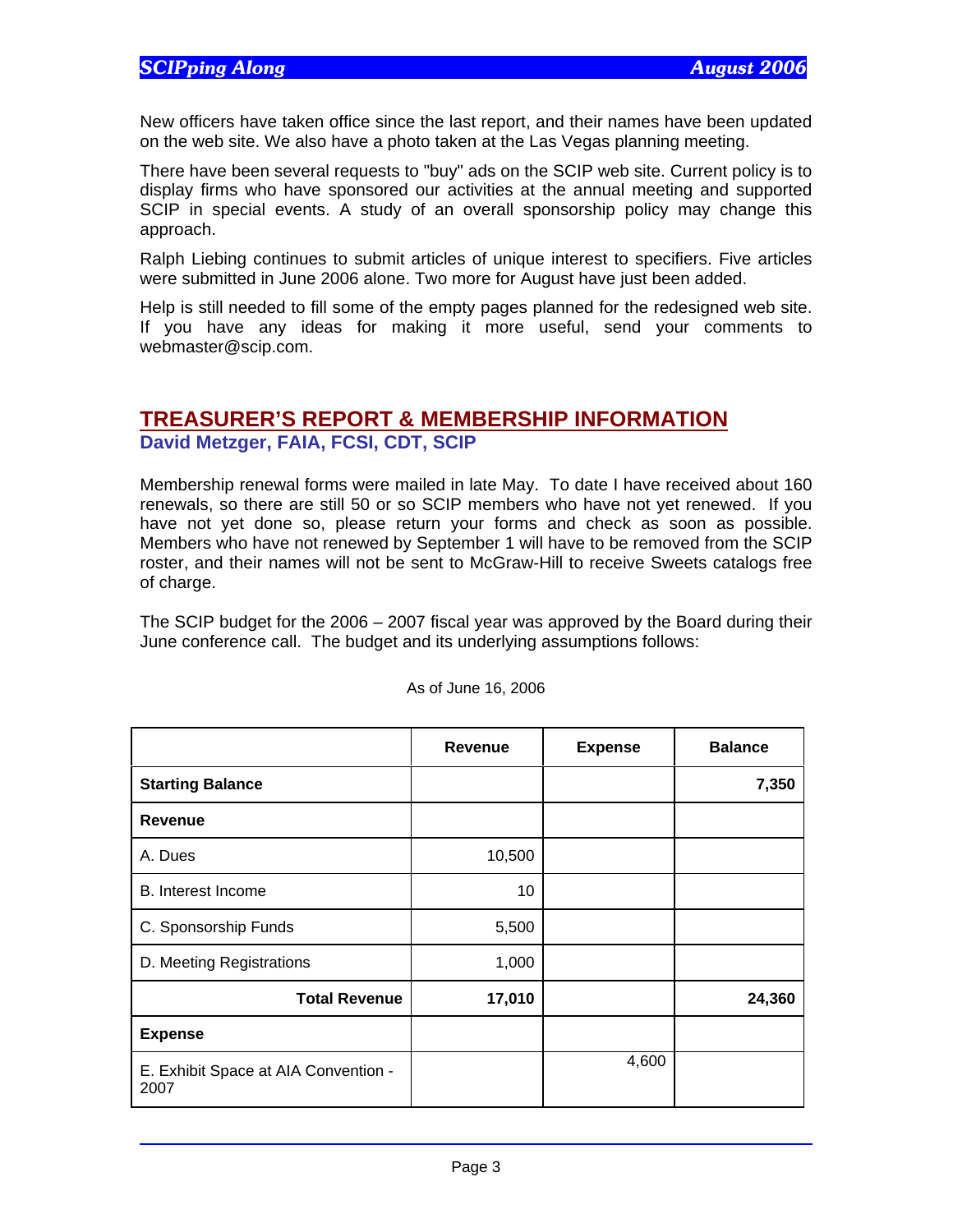| F. Exhibit Space at CSI Convention -<br><b>Baltimore</b> | 1,000  |        |
|----------------------------------------------------------|--------|--------|
| G. Meeting expenses                                      | 1,000  |        |
| H. Supplies                                              | 500    |        |
| I. Telephone                                             | 1000   |        |
| J. Website                                               | 3,000  |        |
| K. Travel                                                | 3,000  |        |
| L. Attorney                                              | 4,450  |        |
| M. Registered Agent/Filing Fee                           | 530    |        |
| N. Accountant/Audit                                      | 1,000  |        |
| O. Discretionary                                         | 500    |        |
| <b>Total Expense</b>                                     | 20,580 | 20,580 |
| <b>Ending Balance</b>                                    |        | 3,780  |

#### **Budgeting Assumptions**

- A. Dues: 210 members @ \$50.00 each.
- B. Interest on SCIP checking account
- C. Board policies for soliciting and spending sponsorship funds need to be developed.
- D. Meeting Registrations: 40 members @ \$25.00 each for lunch at SCIP annual meeting; financial commitment to discourage no-shows; remainder of cost covered by sponsors.
- E. AIA Booth: smallest 10 x 10 @ \$36.00 per sq. ft.; \$1,000.00 for expenses.
- F. Booth comped by CSI; \$1,000.00 for expenses.
- G. Dinners for Board members at Board meetings.
- H. Printing, postage, envelopes, etc. for membership renewals and other mailings.
- I. No phone service maintained; conference calls through a teleconferencing service.
- J. Includes \$2,500.00 for database conversion, and \$500.00 for annual payments to website host. Although the \$2,500.00 is a one time expense, not annual, there likely will be similar annual expenses in the future, and this amount may fluctuate in future budgets.
- K. Maximum \$500.00 reimbursement for each authorized SCIP representative at an event such as AIA Convention or National Specifiers Conference that the person would not otherwise attend.
- L. Balance of amount owed incorporation attorney (\$5,000.00 total plus \$700.00 filing fee to DC, less \$1,250.00 paid). **This is a one time expense, not annual**.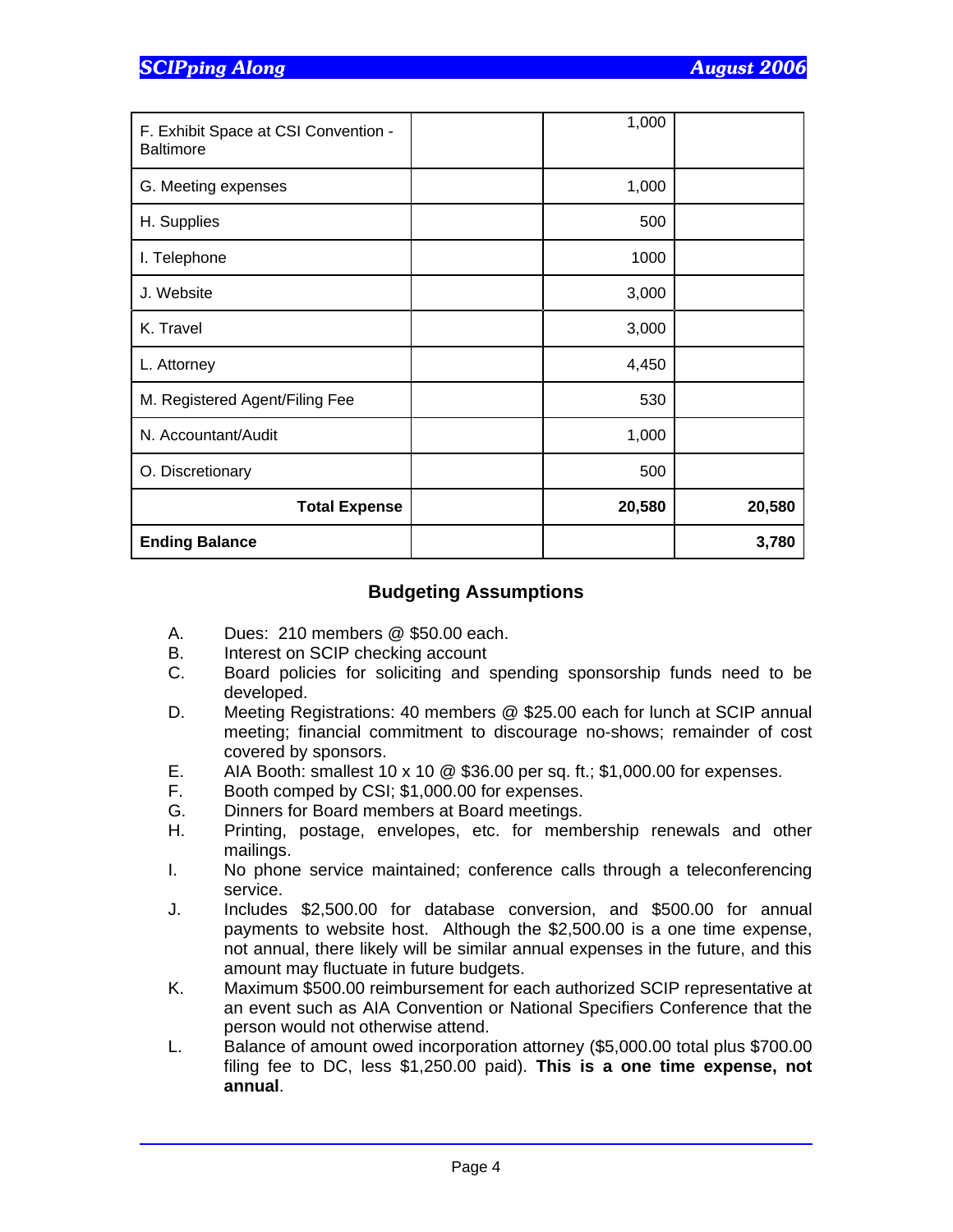- M. Attorney's \$280.00 fee for to be SCIP's registered agent in DC, plus \$250.00 filing fee for domestic business corporation. **Payable every 2 years**.
- N. Accountant's fee to audit SCIP books
- O. President's discretionary fund for flowers, cards, etc.

#### **Note that ending balance must be minimum \$3,500.00 to avoid bank fees.**

#### **IMMEDIATE PAST PRESIDENT'S REPORT John Regener, AIA, CSI, CCS, CCCA, SCIP**

SCIP is loaded with tradition. One of those cherished traditions is arguing. We have decades of tradition where we have argued in our annual roundtable discussions over whether to have a policy toward non-members described as an "open door," "closed door," "look over the transom" or other such metaphor. It is a matter of whether SCIP shall be an exclusive or inclusive organization.

I appreciate the concern and probably come down more on the side that says "SCIP should be for spec consultants and not for in-house specifiers." Then I think about my own history, take a deep breath and say, "There must be a way to accommodate the diversity within the ranks of "consultants" and there must be a way to make it easy to transition from "in-house" to "out-sourced" (consultant) specifier." Also, in-house specifiers have things to contribute to the well-being of all specifiers.

Dealing with diversity is difficult. Some SCIP members fit the mold of the prototypical specification consultant who spends nearly all chargeable time preparing Project Manuals with a full range of bidding and contract requirements and multiple divisions of Specifications. Many do not neatly fit the mold. They spend some of their time providing architectural and engineering services. Some perform quality assurance checks on drawings and specifications. Some perform construction contract administration services. Some prepare specifications and other product information for building product manufacturers. Some even provide litigation support services and provide expert witness testimony. We'd better not look too closely or we will find many long-time members who do not spend 51 percent of their time preparing project-specific construction specifications.

What shall SCIP do with this diversity? We have tried to quantify and describe in detail the qualifications to be a SCIP member ("maintains a building product library", "has a business telephone number," and "writes Division 1 specification sections."). When we get specific, we find many, many exceptions. Arguments break out and we never seem to resolve the disputes. So, it has been SCIP's tradition to ignore the matter. Unfortunately, that doesn't work anymore.

SCIP has grown and has prominence not only within CSI but in the overall construction industry. SCIP is responding to this "grown-up" by getting officially organized as a corporation, with all the legal and financial responsibilities and obligations that go along with that. SCIP's current Board (that includes me still) has doubled the dues that had been \$25 since the 1970's in response to new financial obligations. The Board is now working with a budget and has made commitments that take money to fulfill, such as the booth at the annual CSI Show & Convention. The Board is moving ahead and is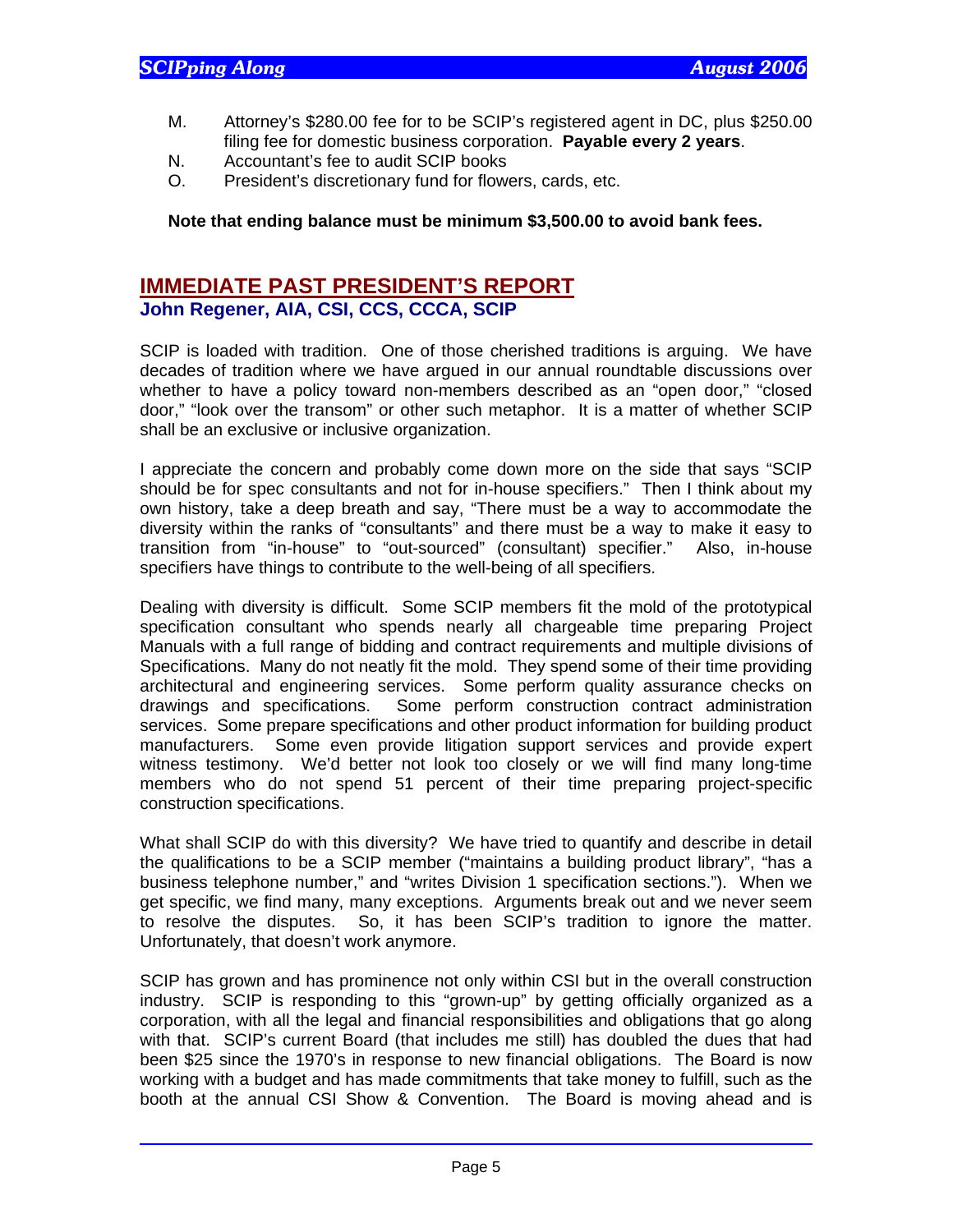spending money to develop the SCIP website into a more substantial means for prospective clients to identify SCIP specifiers. It ain't like the good ol' days when we just got together once a year for chitchat and chow. SCIP is getting more and more active throughout the whole year. Who knows, maybe SCIP will do something crazy like sponsor a NASCAR race team (just kidding!).

Policies are being developed to address how SCIP relates to sponsors. Tough discussions will be had in the next year. Input from SCIP members is not only welcome but is necessary. Committees will address these matters and all SCIP members may serve on them. Just let the President or committee chair know of your interest.

On the matter of who may belong to SCIP, I favor of SCIP being an open organization. That's why I advocated the SCIP bylaws being changed to make a category called "SCIP Affiliate." It is a status for those who want to be involved with SCIP but who do not meet the qualifications to be a SCIP Member. It makes the transition from "in-house" to "out-sourced" specifier easier. It suits what is happening more frequently: today's inhouse specifier is tomorrow's out-sourced specifier. It is like the old Corresponding Member that I and many others used before we became legitimate, independent specifiers.

I think there are some traditions and values in SCIP that should be grasped and defended vigorously. Others should be rejected. I think solving CSI's problems is not what SCIP should be spending its resources on. I think being an alliance partner with CSI (and Construction Specifications Canada and other industry associations) is something SCIP should do. The key to all these new involvements and programs is to understand how they relate to our everyday activities. As one SCIP member persistently reminded me, "What does this have to do with my business?" So, I suggest that we consider three things and support new endeavors when they result in affirmative responses to the following:

- Does it make my work easier or more fulfilling?
- Does it make me more productive? (\$\$\$)
- Does it make me more competent?

If you agree or disagree, let the SCIP Board know.

### **BYLAWS COMMITTEE REPORT Michael D. Chambers, FAIA, FCSI, CCS, SCIP**

As any professional association grows and matures its articles of governance must be updated. An Ad Hoc Committee consisting of Robert Johnson FCSI AIA CCS SCIP, Nina Giglio CSI CCS Assoc. AIA and I were tasked to update the By-laws and bring them into accord with SCIP's new Articles of Incorporation. Bob and Nina did a great job on really digging into the text and getting it in line with by-laws of similar associations. We also reviewed Robert's Rules of Order and made changes as appropriate.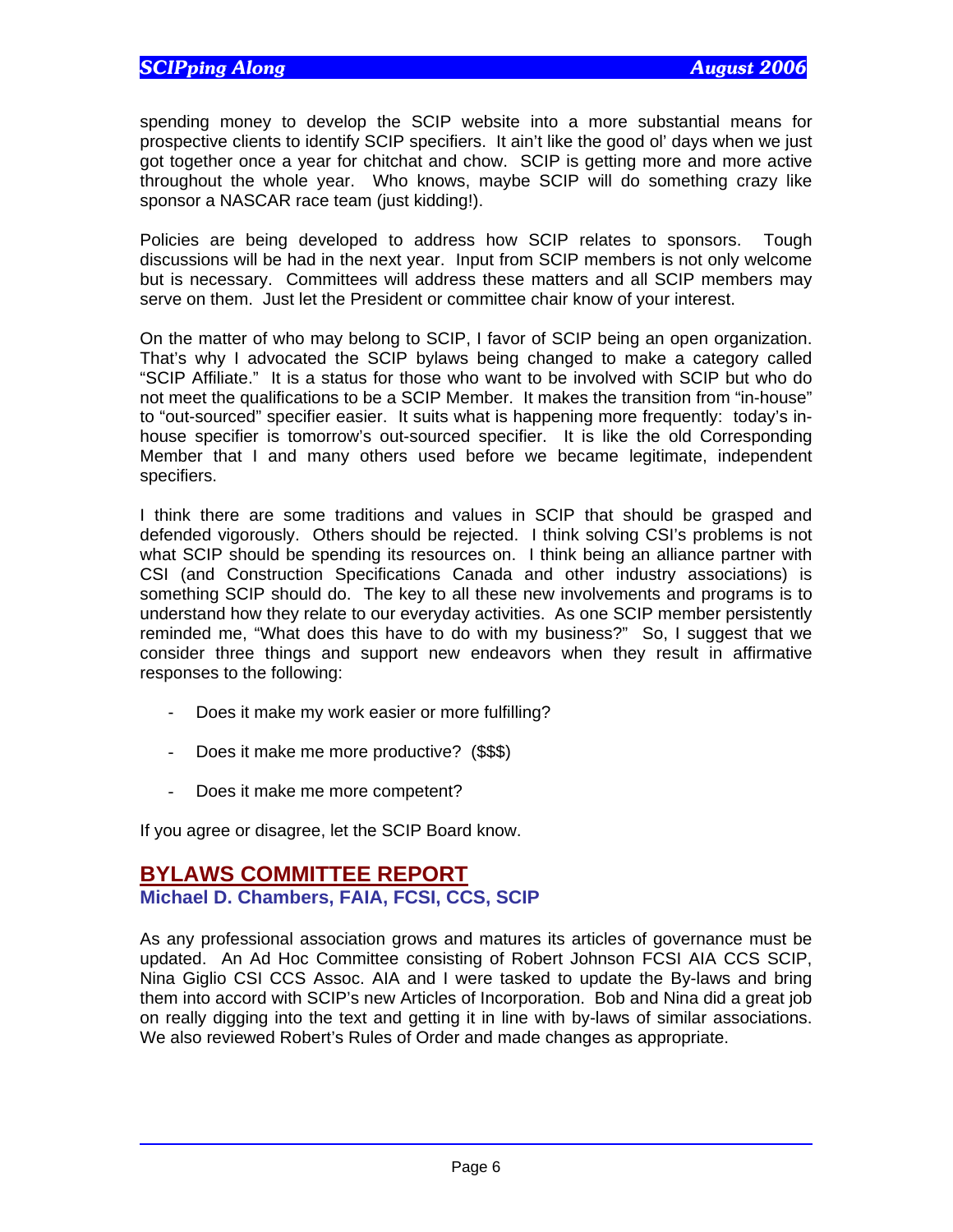The three major areas of change are in membership categories, composition of the Board, and coordinating with the Articles of Incorporation. We were able to streamline them a bit and removed some duplications and unclear text. In the main, the updated By-laws are a significant improvement and should enable the Board to deal more effectively with issues of governance as they arise.

Again, many thanks to Bob and Nina for their excellence work. A special thanks to Past-President and Member of the American Institute of Parliamentarians Sheryl Dodd-Hansen FSCI CCS SCIP for her insightful review comments and clarifications on procedural issues. The membership will be receiving a copy of the By-laws for review and ratification in the near future.

# **INTERESTING ARTICLES:**

#### **NOTES FROM A SPEC INTERN by Stefan Kalin, Student, Ohio State University School of Architecture**

I'm a student at OSU and an intern at NBBJ in Columbus, working in the spec department under Don Kruckeberg CCS and Kent Usher CCS. Perhaps you'd be interested in what the view is from down here….

Occasionally I catch a glimpse of fear in the faces of the people I tell about my internship at school . "You mean there are architects who just do paperwork?!?! What if I get stuck with THAT job." When I try to explain to my "studio-mates" at OSU's Knowlton School of Architecture what it is that my internship at NBBJ consists of, they are often confused. Many of my fellow students (a few well into the third year of the program) have no conception of architecture outside of aesthetic design, head in the sand, programming algorithms into various software platforms to create surfaces so elaborately curved that the computer inevitably crashes.

I spend my days writing individual spec sections, researching products, updating hard copies of drawings and specs for our conversion to Masterformat 2004, and streamlining and proofreading the formatting of the NBBJ master specifications. The firm makes sure I get to educational sessions on contracts, products, and practices, and shares their vision of architecture constantly. This supplements the knowledge I have gained about the pulse of the industry from attending a few "green" conferences, allowing me to avoid common misconceptions about how to achieve high quality, "green," not just looking for ways to get points. I think that the new ways in which the industry is trying to regulate and measure itself is promising, but much work is still needed.

I am in awe at the dedication and long hours the people in the spec department put in. From what I have gathered though, specs are almost in the same realm as the other busy work in office that gets passed off to interns. In fact, before I began at NBBJ, even the interns were above specs, with their award winning portfolio's aspirations to design. In reality, a reverse approach must be taken to have a project be successful from start to finish.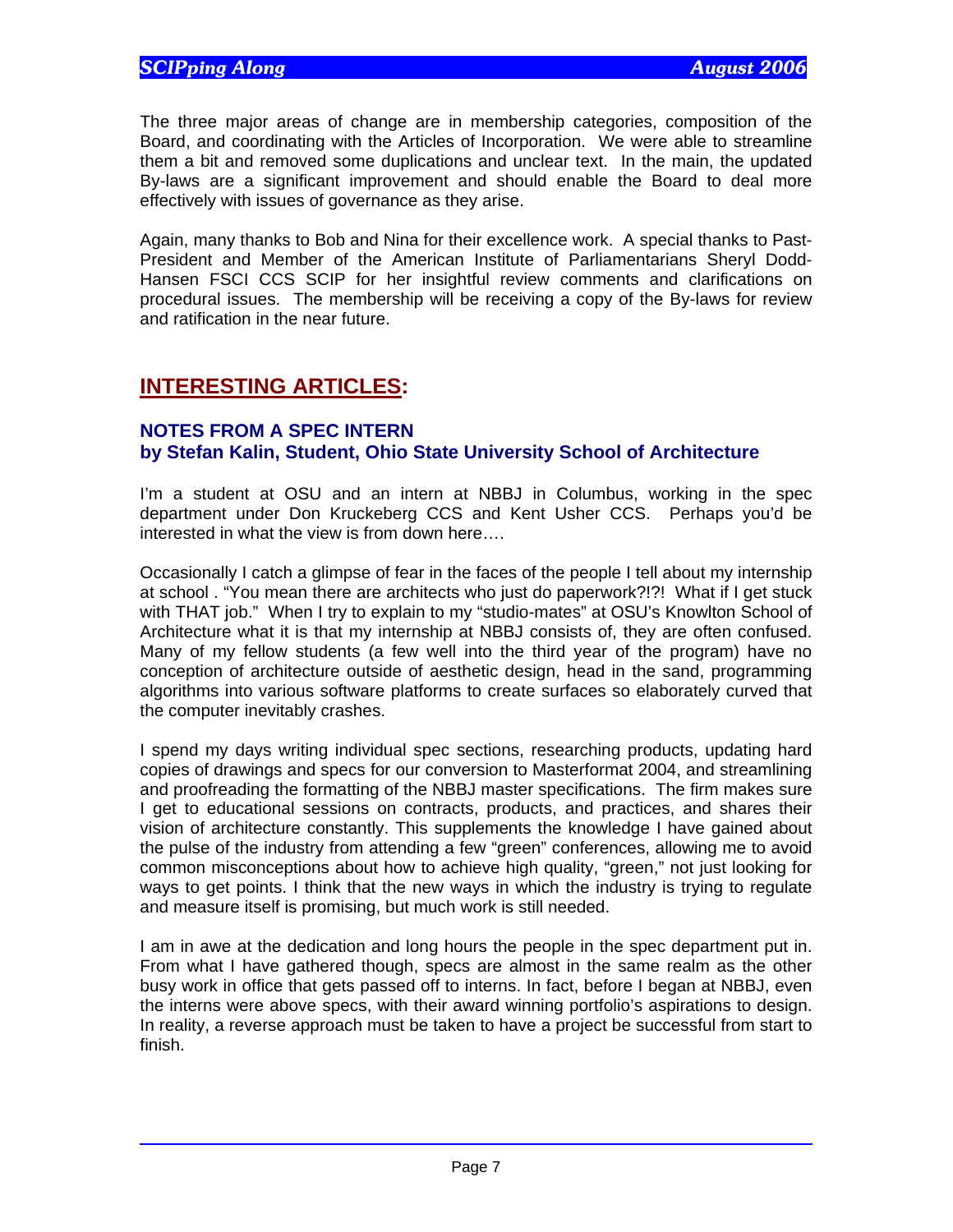Lots of people question my desire to learn about writing specs. "Once you figure out what it is, you won't want to do it." But my goal is not to be in an office writing "fake specs." My work with specs lets me challenge myself and also allows me to develop an ability to communicate in a professional, amicable manner. I aspire to be an expert, a knowledge manager, and office resource. Coupled with the merits of influencing industry to be green-minded the work is more rewarding than it is made out to be. I mean, in what other profession can one be part of a movement that has the potential to shave entire percentage points off of the energy consumption in the US and abroad.

Of course this is the glorified version. Others architects get to see themselves/are viewed by others as artistic visionaries, makers of profound shapes and spaces, masters of the three dimensional digital realm. What's my point? That more young architects need to understand that the spec speaks for the architect/firm when they are not there, in the field.

Any other spec interns out there I can network with? Any advice from SCIP members? Email me at kalin.3@osu.edu

### **SUSTAINABLE WOOD UPDATE**

#### **by Lisa J. Goodwin Robbins, RA, CCS, LEED AP, Kalin Associates Inc.**

Here's the story:

- 1. News, December 2005: Agrifiber Board is no longer available. Dow Bioproducts closed their Woodstalk plant in Manitoba. Dow BioProducts decided the product wasn't viable. Increased cost of oil/gas and MDI caused boards to cost too much.
- 2. News, January 2006: Primeboard was bought by Masonite International. A 75% minimum of Primeboard's product will go to Masonite for the production of low density core doors.
- 3. This week I contacted casework manufacturers, Case Systems and LSI, because in 2003 they both changed over to agrifiber board cores. Neither company can get it anymore. Both have switched to SkyBlend by Roseberg Forest Products (UF-free, 100% recycled content particleboard).
- 4. This week I also contacted Panel Source International, who has advertised agrifiber boards. They don't have it anymore either. They claim to be working with a Californian manufacturer, who will be producing a UF-free, rice straw MDF, possibly available in early 2008. Panel Source International does have a new product, PureKor Platinum MDF, the first that is both UF-free (using phenol formaldehyde) and FSC, available to market mid August 2006. PSI manufacturers only in the Northwest USA and Alberta, Canada.
- 5. News, June 2006: Columbia Forest Products is in the process of converting all its standard hardwood plywood production to produce formaldehyde-free panels, cost-competitive with standard urea-formaldehyde (UF) made plywood, using a proprietary soy-based resin adhesives (87% soy protein and 13% proprietary polymer, a water-based a petrochemical-based polyamide resin supplied by Hercules). Short-form spec: Plywood, Hardwood Veneer: Provide Purebond, by Columbia Forest Products. Portland, OR 97201; telephone 800-547-4261; www.cfpwood.com. [Local manufacturing location for hardwood veneer in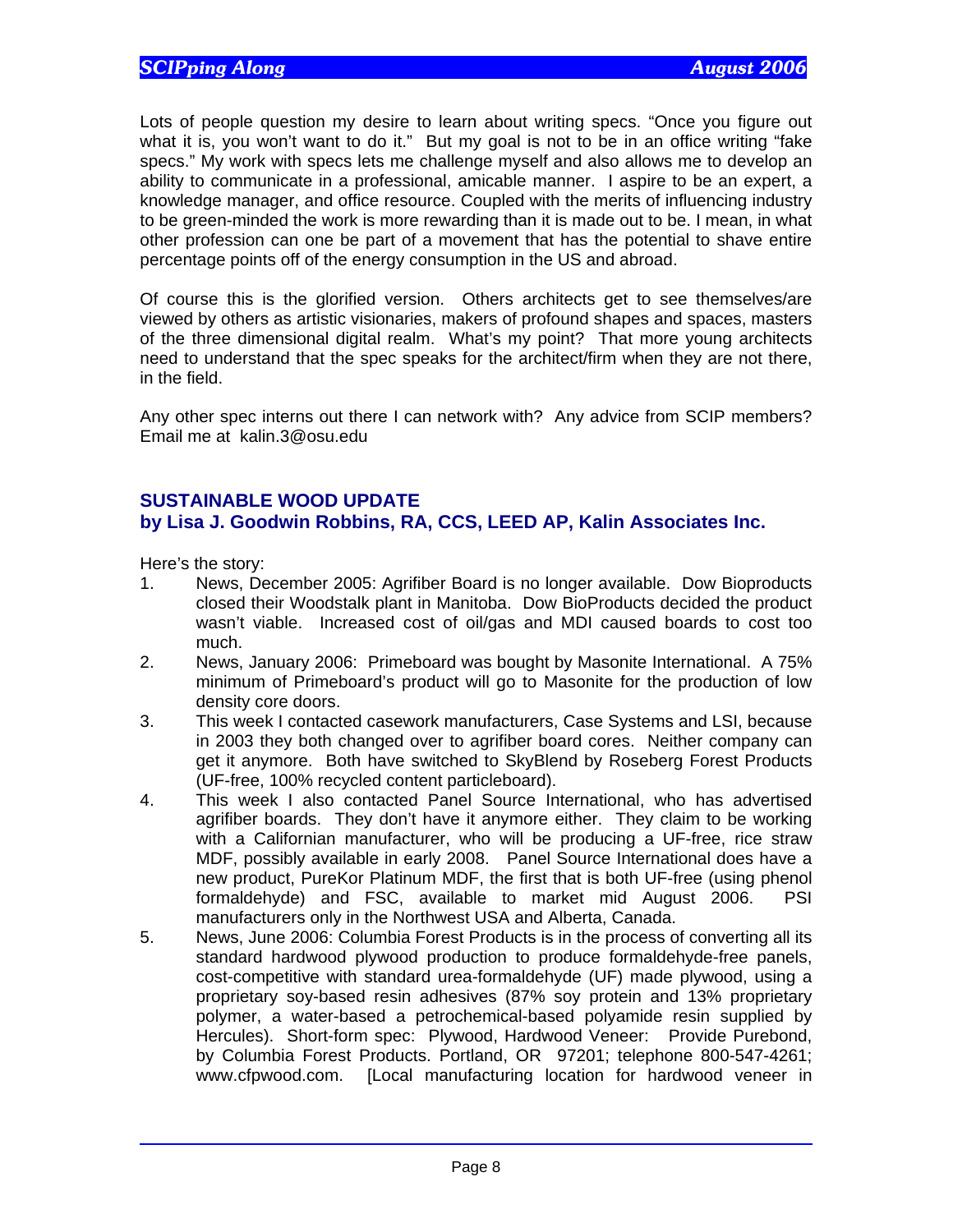northeast is Newport, VT and Presque Isle, ME, and hardwood plywood is St. Casimir, QC, Canada.]

- 6. FSC vs. SFI sustainable forest programs: To ensure forests are protected, the American Forest & Paper Association (AF&PA) developed the SFI (Sustainable Forestry Initiative) program to document the commitment of their members and the program's licensees keep our forests healthy and practice the highest level of sustainable forestry. [www.aboutsfi.org] SFI is not accepted by LEED, but may make some clients happy who want to be green without being LEED. Weyerhaeuser has become the first company to offer products meeting the new SFI chain of custody standard.
- 7. There is a move afoot to allow SFI into LEED, possibly as a second class citizen. Alex Wilson has written a white paper on this topic, dated May 2006. He writes, "It is recommended that MRc7 be modified to establish criteria for "Tier 2" certification systems that satisfy the intent of LEED MRc7, while not changing the actual requirements of MRc7 at this time. The argument is that other certification systems could be developed that are equivalent to FSC.

Respond to: lisa@kalinassociates.com

#### **MASTERFORMAT 2004 UPDATE by Mark Kalin, FAIA, FCSI**

In 2005 we helped convince the Commonwealth of Massachusetts Division of Capital Asset Management to use Masterformat 2004 numbering for the \$300M of projects they do annually. We're on our second update of the DCAM Master Specifications, with good participation from architects and engineers doing state projects. We don't really spend any time talking about the numbering - as its the content of the spec that's of value three equals for all products, LEED silver level language, state accessibility guidelines incorporated, no more arguments about which trade does what.

For private work it's a different story. We've had to convert 2 project manuals back to 5 digits when the engineers refused to update and even issued another project with Divisions 1-14 with 6-digits and Divisions 15-16 in 5-digit format. Locally only a small handful of firms have converted.

I guess that should be of no surprise since at a recent seminar on Specs for Small Projects with 110 people attending, only 3 were CSI members. At a local in-house seminar for 20 people at a large architectural firm, only 2 knew what the initials CSI meant. Skip the jokes about CSI standing for Crime Scene Investigation.

What's been your experience with Masterformat 2004? Please email me and I'll compile the responses and publish them in the next SCIPping Along. Respond to mkalin@kalinassociates.com